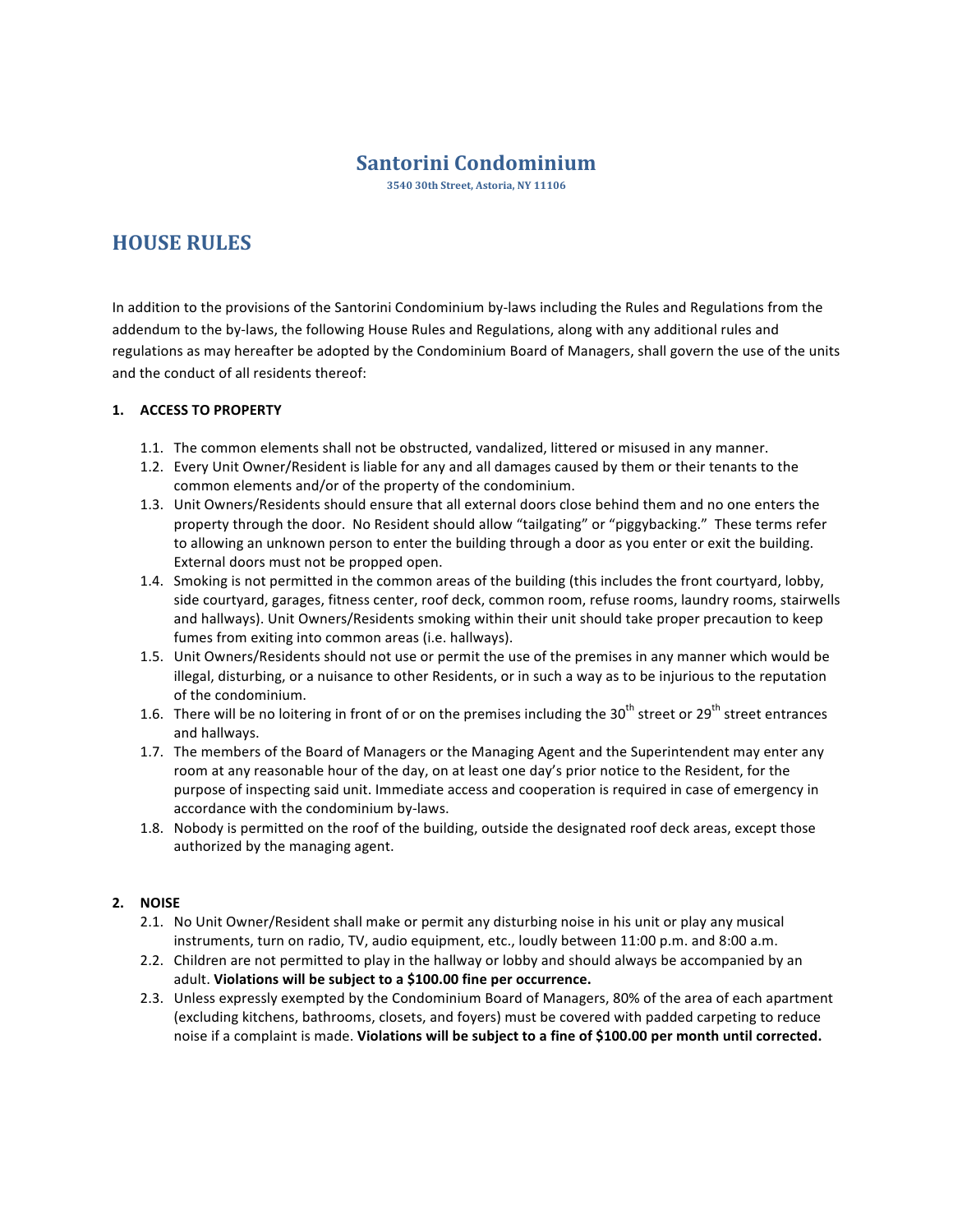### **3. DEFACEMENT OF PROPERTY**

- 3.1. No public hallway above the ground floor of the building or past the lobby on the ground floor shall be decorated or furnished by any Unit Owner/Residents in any manner without the prior written consent of all the Unit Owners/Residents to whose apartments such hall serves as a means of ingress and egress and the Condominium Board of Managers.
- 3.2. Doormat should not be placed in the hallways.
- 3.3. Unit Owners/Residents are not permitted to spit chewing gum onto common area floors including in the parking garages.
- 3.4. Bicycles may only be stored in the area(s) designated by the Board of Managers. Bicycle storage is available on a first come, first serve basis. A "Bicycle Storage Agreement" must be executed.
- 3.5. No satellite dishes are permitted to be attached to or hung from the exterior of the unit or on the roof.
- 3.6. Clothes and other articles shall not be hung, dried or aired on the roof, terrace, balcony or windows.
- 3.7. The use of any type of grill is not permitted on the balconies, patios or terraces.
- 3.8. No furniture is to be placed in the common areas or hallways without Condominium Board of Managers approval. Hallways should be clear of all items. Violations will be subject to a \$100.00 fine per **occurrence.**
- 3.9. For maintaining the aesthetic value of the building, the exterior facade shall represent a uniform appearance. Individual units shall not project out from any door or window openings. Installation of any shades, awnings or grilles to the external facade is not allowed.
- 3.10. Brooms, mops or other utensils, cartons, notices, advertisements, posters, illuminations and other means of visual communication shall not be placed on the window, doors or passages where visible from outside the building without Condominium Board of Managers' approval.
- 3.11. No soliciting of goods and services, religious or political activities are permitted in the building premises.
- 3.12. Residents shall not put any signboard, advertisement, notice or poster at any part of the building without the written approval from the Condominium Board of Managers or Managing Agent.

#### **4. SUBLEASE**

- 4.1. Unit Owners must submit contact information, a copy of the signed lease, and photo IDs for tenants to the Managing Agent prior to them moving into the building.
- 4.2. Unit Owners are required to make their tenants aware of the building's rules and will be held responsible for their tenants' actions.

#### **5.** MOVE IN OR OUT

- 5.1. The Managing Agent must be notified in writing seven (7) days in advance of moving. A \$500.00 deposit must be provided which will be returned if there is no damage after moving in/out.
- 5.2. Moving is permitted only on Monday through Friday (excluding national holidays) between the hours of 9:00 a.m. to 5:00 p.m. **Violations will be subject to entire deposit of \$500.00 being forfeited.**

#### **6. STRUCTURAL CHANGES**

6.1. No Unit Owner is allowed to make any structural addition, alteration or improvement (of either a temporary or permanent nature) in or to their unit, or any common element for its exclusive use, without the prior submittal of architectural design, signed and sealed by a NY registered architect for a written approval of the Condominium Board of Managers. Proof of licensure, insurance and bonding must be submitted for any contractors used by residents of the building. Written consent from the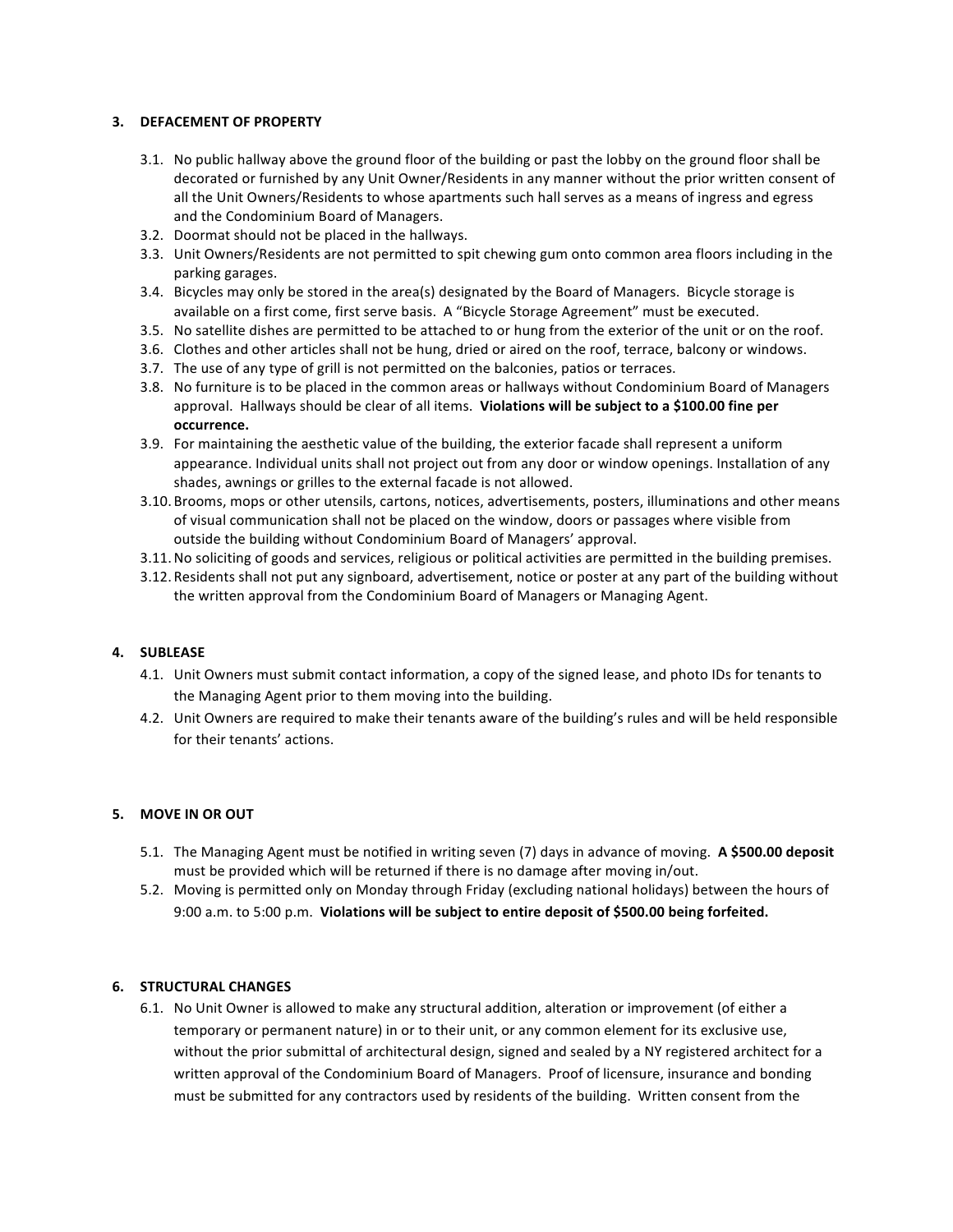Condominium Board of Managers or Managing Agent is required prior to the start of any work. Violations are subject to a \$500.00 fine per occurrence. Any expenses incurred by the building to correct any offense shall be the responsibility of the offender.

6.2. Work is permitted only on Monday through Friday (excluding national holidays) between the hours of 9:00 a.m. to 5:00 p.m.

### **7. FIRE PROTECTION**

- 7.1. Fire safety plans and notices are to be posted to the inside of apartment doors as required by law.
- 7.2. Smoke detectors and Carbon Monoxide Detectors in apartments are required by law and should be checked periodically. If you hear constant beeps, the battery inside the smoke detector is weak and **needs to be replaced.**
- 7.3. The sprinklers fire system provides additional fire safety in the building. If leaks or irregularities are detected, the Condominium Board of Managers or Managing Agent should be contacted.

### 8. **GARBAGE DISPOSAL**

- 8.1. Please drop only bagged and tightly sealed garbage in the garbage chutes located on each floor and deposit recyclables in the bins located in the refuse rooms on each floor. Please follow the markings on the containers. Any cardboard boxes should be broken down. Large items should be brought down to the compactor room in the basement.
- 8.2. Residents are required to keep the following designated materials separate from regular garbage and discard them according to building management instructions in properly labeled recycling receptacles. (For more info on what to recycle, call 311 or visit www.nyc.gov/recycle.)
	- 8.2.1. GREEN BIN-paper & cardboard: newspapers, magazines, catalogs, white and colored paper (staples OK), mail and envelopes (window envelopes OK), paper bags, wrapping paper, soft-cover books (paperbacks, comics, etc.; no spiral bindings), cardboard egg cartons and trays, smooth cardboard (food and shoes boxes, tubes, file folders, cardboard from product packaging), corrugated cardboard boxes
	- 8.2.2. BLUE BIN-metal, glass, plastic & cartons (emptied and rinsed): metal cans (soup, pet food, empty aerosol cans, dried-out paint cans, etc.), aluminum foil wrap & trays, metal caps & lids, household metal (wire hangers, pots, tools, curtain rods, knives, small appliances that are mostly metal, certain vehicle license plates, etc.), bulk metal (large metal items, such as furniture, cabinets, large appliances, etc.), glass bottles & jars, plastic bottles, jugs & jars, rigid plastic caps & lids, rigid plastic food containers (yogurt, deli, hummus, dairy tubs, cookie tray inserts, "clamshell" containers, other plastic take-out containers), rigid plastic non-food containers, rigid plastic packaging ("blister-pak" and "clamshell" consumer packaging, acetate boxes), rigid plastic housewares (flower pots, mixing bowls, plastic appliances, etc.), rigid plastic (crates, buckets, pails, furniture, large toys, large appliances, etc.), food & beverage cartons & drink boxes (or any such cartons and aseptic packaging that hold beverages and food: ice tea, soy milk, soup, etc.)
- 8.3. The Unit Owner will be fined for any garbage left on the floor of the hallway. Violations will be subject **to a \$100.00 fine.**
- 8.4. Do not leave any furniture or large items in the hallway. Unit Owners/Residents are responsible to move such items to the basement of the building or to follow instruction from the building superintendent.
- 8.5. Unit Owners/Residents must also comply with NYC Department of Sanitation rules pertaining to disposal of garbage and recycling (nyc.gov/dsny or call 311). **Violation will be subject to a \$100.00 fine or the** amount of any Department of the Sanitation fines (whichever is greater).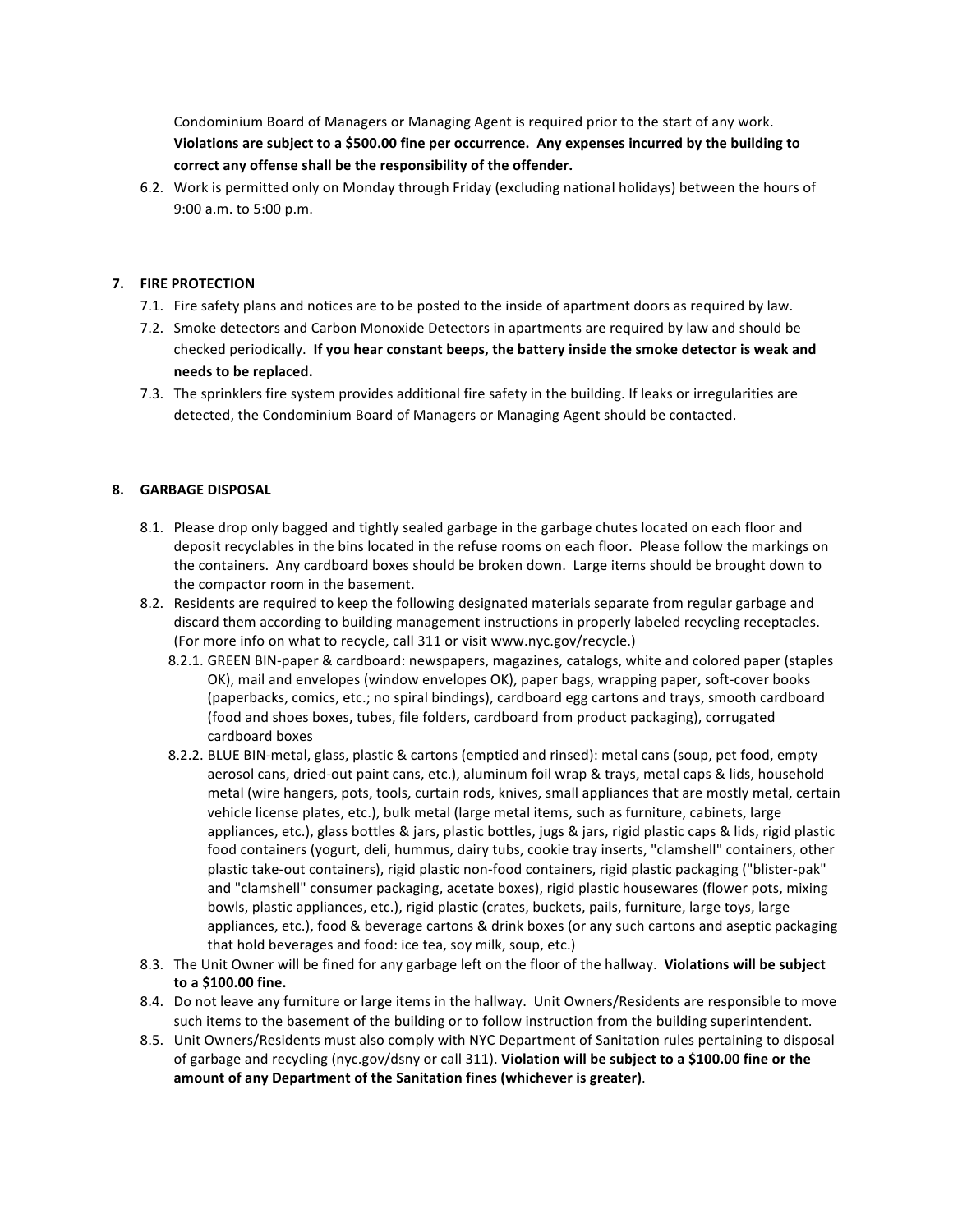- 8.6. Under no circumstances should carpet sweepings containing naphthalene, camphor balls or flakes, floor scrapings, plastic wrappings or covers, oil soaked rags, empty paint or aerosol cans or any other inflammable, explosive, highly combustible or noxious substances or lighted cigarettes or cigar stubs be thrown into the garbage compactor chute. Any items should be disposed of according to the standards outlined by the NYC Department of Sanitation (nyc.gov/dsny or call 311). If you have questions about proper disposal please ask the building staff.
- 8.7. Vacuum cleaner bags must never be emptied into the garbage compactor chute. Such dust, dirt, etc. should be wrapped in a securely tied bag or package and then be placed through the garbage compactor chute.

## **9. ANIMALS/PETS**

9.1. A total of two (2) dogs or household cats are permitted per unit (i.e., 1 dog and 1 household cat, 2 dogs, 2 household cats). Dog owners must provide the managing agent with current rabies vaccinations and a New York Dog License. 

9.1.1. Pets weighing over 20lbs require prior Condominium Board of Managers approval

- 9.2. A \$50 pet fee must be provided for each dog. Without exception no reptiles are allowed in the building. Any other pets or animals will require the Condominium Board of Managers' approval in accordance with the by-laws (RULES AND REGULATIONS #9).
- 9.3. Under no circumstances shall dogs be permitted on elevators or in any of the public portions of the building unless carried or on a leash. Dogs are not allowed on the Roof Deck, Courtyard or in the Common Room. Dog owners are expected to curb and clean up after their dogs. Violations will be subjects to a \$100.00 fine per occurrence.
- 9.4. No pigeons or other birds or animals shall be fed from the window sills, terraces, and balconies or in the yard, court spaces or other public portions of the building, or on the sidewalks or street adjacent to the building per the condominium by-laws (RULES AND REGULATIONS #9). Violations will be subject to a \$100.00 fine per occurrence.

### **10. ALL ILLEGAL ACTIVITIES**

10.1. All illegal activities, like prostitution, fireworks, gambling and selling/using illegal drugs are prohibited. 10.2. All Residents are responsible to report any illegal activity to the Managing Agent.

### **11. LAUNDRY**

- 11.1. Laundry times are 6a.m-11p.m.
- 11.2. No Unit Owner shall install laundry equipment in their unit except the designated laundry closets in the units on the  $6<sup>th</sup>$  floor.
- 11.3. Children are not permitted to operate laundry room machines.
- 11.4. Residents shall not operate the dryer if the lint filter is missing. Residents will inspect and clean the lint filter before and after each load of laundry. Remove any lint that has collected around the drum.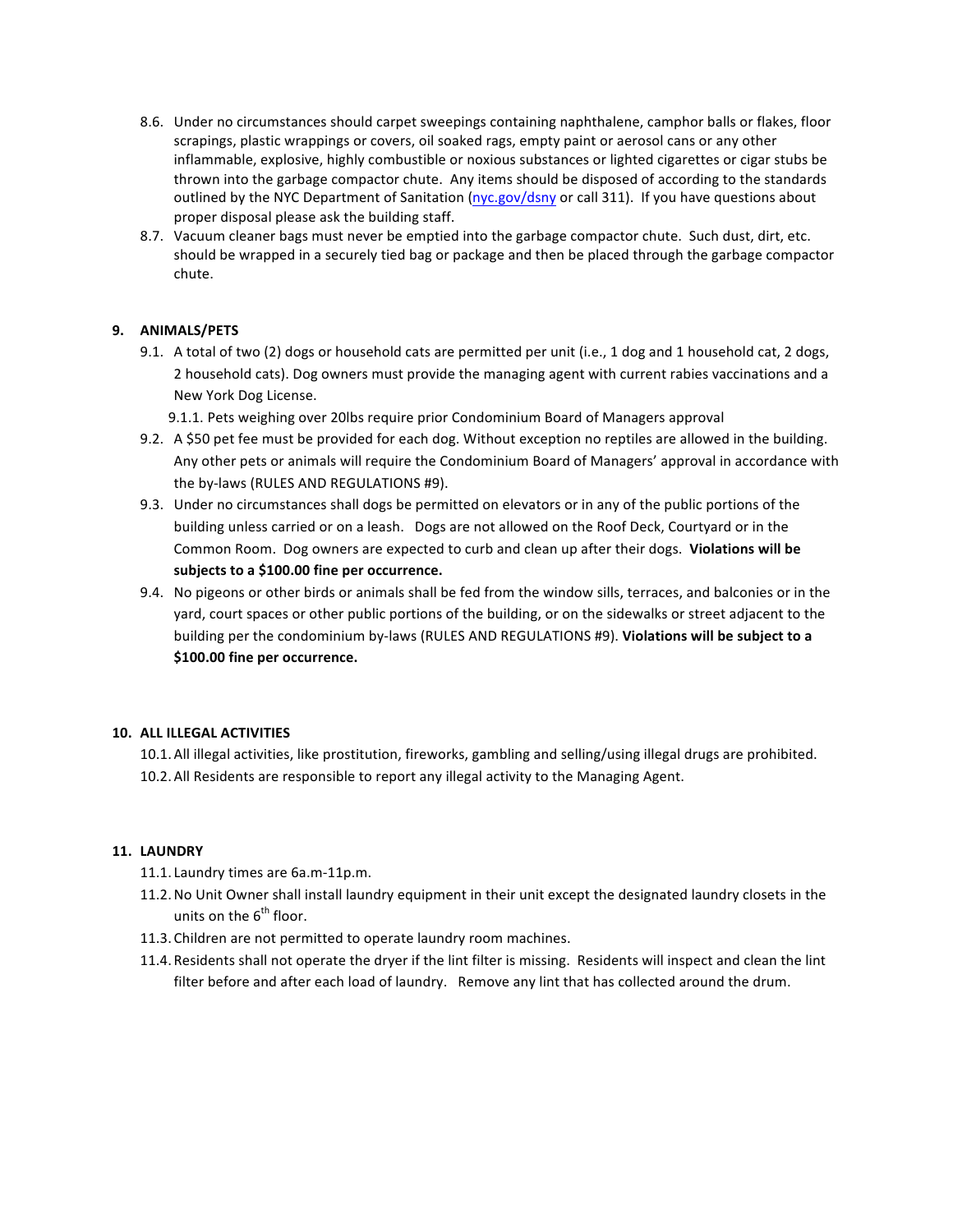#### **12. PARKING**

- 12.1. No vehicle can be parked so as to impede ingress or egress from another parking space, driveway, or building entryway. Parking is allowed only in designated outlined parking spaces.
- 12.2. Parking Unit Owners must submit the License Plates Numbers for authorized vehicles to the Managing Agent or Condominium Board of Managers.
- 12.3. No Vehicle is permitted to park in a parking space which is not assigned to them. Violating vehicles will be towed at the expense of the vehicle's owner. Vehicle will be towed without notice.
- 12.4. No washing of automobiles shall take place on any of the Property.
- 12.5. The two parking spaces in front of the building on 30th Street are for temporary guest parking (2 hours) and for building employees. When a guest or tenant would like to use one these spot (within the specified time limit) they must notify the managing agent or a building employee and sign into the log kept at the front desk.
- 12.6. No vehicles may park in the front driveway on 30th Street. The front driveway is a standing/idling space of 15 minutes or less. No vehicles should be parked here for extended periods of time.
- 12.7. The following APPROVED VEHICLES may park in the garage:
	- 12.7.1. Any conventional automobile, motorcycle, truck or van designed for and used exclusively for private passenger transportation and which is not specifically excluded elsewhere in this document. (Note: Motorcycle parking is parallel to the tirestop within the assigned space of the owner, to allow the owner to park a second vehicle behind if possible in order to save space. The second vehicle must not extend past the end of the parking spot.)
	- 12.7.2. Automobile class commercial vehicles, i.e., taxis, etc. are permitted.
	- 12.7.3. Trucks do not exceed a weight of 6,000 lbs. and have no more than 2 axels are permitted.
	- 12.7.4. Minivans no larger than those that carry 7 to 8 passengers are permitted.
- 12.8. The following PROHIBITED VEHICLES shall not be permitted on the property:
	- 12.8.1. Inoperative vehicles.
	- 12.8.2. Unlicensed vehicles, including but not limited to motorized bicycles, all-terrain vehicles, minibikes, motorized scooters, pocket bikes, go-carts, mopeds, or dune buggies.
	- 12.8.3. Vehicles which are not street legal
	- 12.8.4. Oversized vehicles defined as any vehicle that extends beyond the length of the parking space, and/or exceeds 85% of the width of the parking space. The parking space is defined as the area from the wall to the end of the separator lines and between two separator lines measured from the inside of the two lines.
	- 12.8.5. Other equipment and machinery including attached machinery, trucks with snow plow, digging equipment, etc.
	- 12.8.6. Vehicles undergoing repairs or maintenance, other than minor repairs which must be completed within forty-eight (48) hours, painting, or the drainage of automobiles. The dumping, disposal, or leakage of oil, grease, or any other chemical residual substance, or any substance or particles from holding tanks of any vehicles is not permitted on the common elements.
	- 12.8.7. Unsafe vehicles defined as any vehicle parked or stored unattended in a hazardous condition, including, but not limited to, vehicles on jacks or blocks. Tires supporting vehicles on common elements must be inflated at all times to within 10 psi of the manufacturer's recommended pressure so that they can be moved in the event of an emergency.
	- 12.8.8. Recreational Vehicles are not permitted in the parking garage or the common grounds. Recreational vehicles are defined as travel trailers, pick-up campers (detached cab), motorized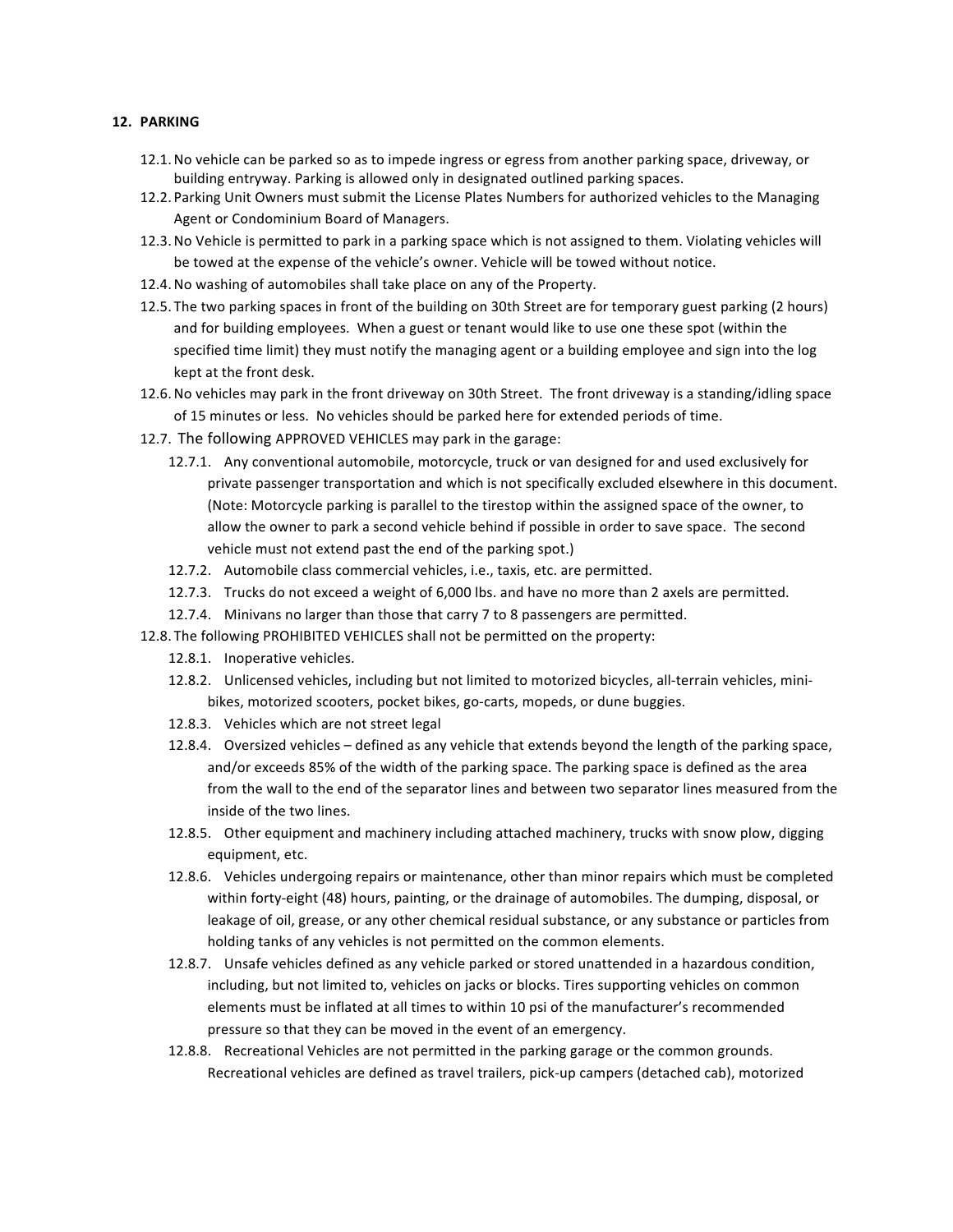dwellings, tent trailers, boats, boat trailers, house boats, car trailers, motorcycle trailers and similar vehicles, such as those used in hauling or for storage purposes.

- 12.9. The condominium assumes no responsibility for any damage to or theft from any vehicle parked, operated on or towed from the building. All costs of towing and impoundment shall be the sole responsibility of the vehicle's owner.
- 12.10. In accordance with our bylaws, Owners shall be held liable for any expense incurred by the Condominium as a result of any damage done to the common elements by the use, repair, or maintenance of their vehicle, or as a result of negligence, whether on the part of the owner, his family, tenants, guests or agents.
- 12.11. Parking spots are for parking only. With a signed agreement, owners can place the approved storage chest behind their tire stop. Any personal items being stored, must be placed inside of the storage chest. Nothing can be left on top of the chest or on the floor behind the tire stop.
	- **12.11.1.** Violations are subject to a \$500.00 fine per occurrence. Any expenses incurred by the building to correct any offense shall be the responsibility of the parking owner.
	- 12.11.2. The discovery of any hazardous, flammable, combustible, or illegal articles will result in a \$1,500 fine and the immediate removal of the storage chest.

### **13. MISCELLANEOUS**

- 13.1. These House Rules may be added to, amended or repealed at any time by resolution of the Condominium Board of Managers.
- 13.2. Maintenance payments are due on the 1st of every month, any payment postmarked after the 5th will incur a \$50 late penalty. For any Unit Owner late more than three times in twelve (12) months the penalty for a late fee will be raised to \$250.
- 13.3. Any Unit Owner wishing to execute a "License Reservation of Common Area(s)," must contact the Managing Agent during regular business hours at least five (5) business days prior to the date of the event.
- 13.4. No employee of the Condominium may be used by any Unit Owner for their private business during the employee's scheduled shift or at the Condominium's expense.
- 13.5. Personnel providing services at the condominium (superintendents, door persons, etc.) are employees of the Condominium and are provided for the convenience of the Unit Owners. Unit Owners must treat all such building personnel in a professional and courteous manner at all times. Complaints regarding building personnel must be made in writing to the Managing Agent.
- 13.6. No Unit Owner is permitted to bring into or keep in his unit any combustible or explosive fluid, material or chemical substance, except for normal household use.
- 13.7. No items may be stored on the Terrace. Any terrace furniture must be secured to withstand hurricane force winds.
- 13.8. All Unit Owners must maintain Homeowners Insurance. The liability portion of this policy shall not be less than one hundred thousand dollars (\$100,000).
- 13.9. Anyone witnessing a violation should inform the Managing Agent in writing.

#### **14. ROOF DECK FURNITURE**

14.1. UMBRELLAS: In order to ensure that the umbrellas remain stationary, the building has place 120 pound weights on the base of each umbrella. The umbrellas are placed in positions where they do not need to be moved.**DO NOT ATTEMPT TO MOVE THE UMBRELLAS**.The umbrellas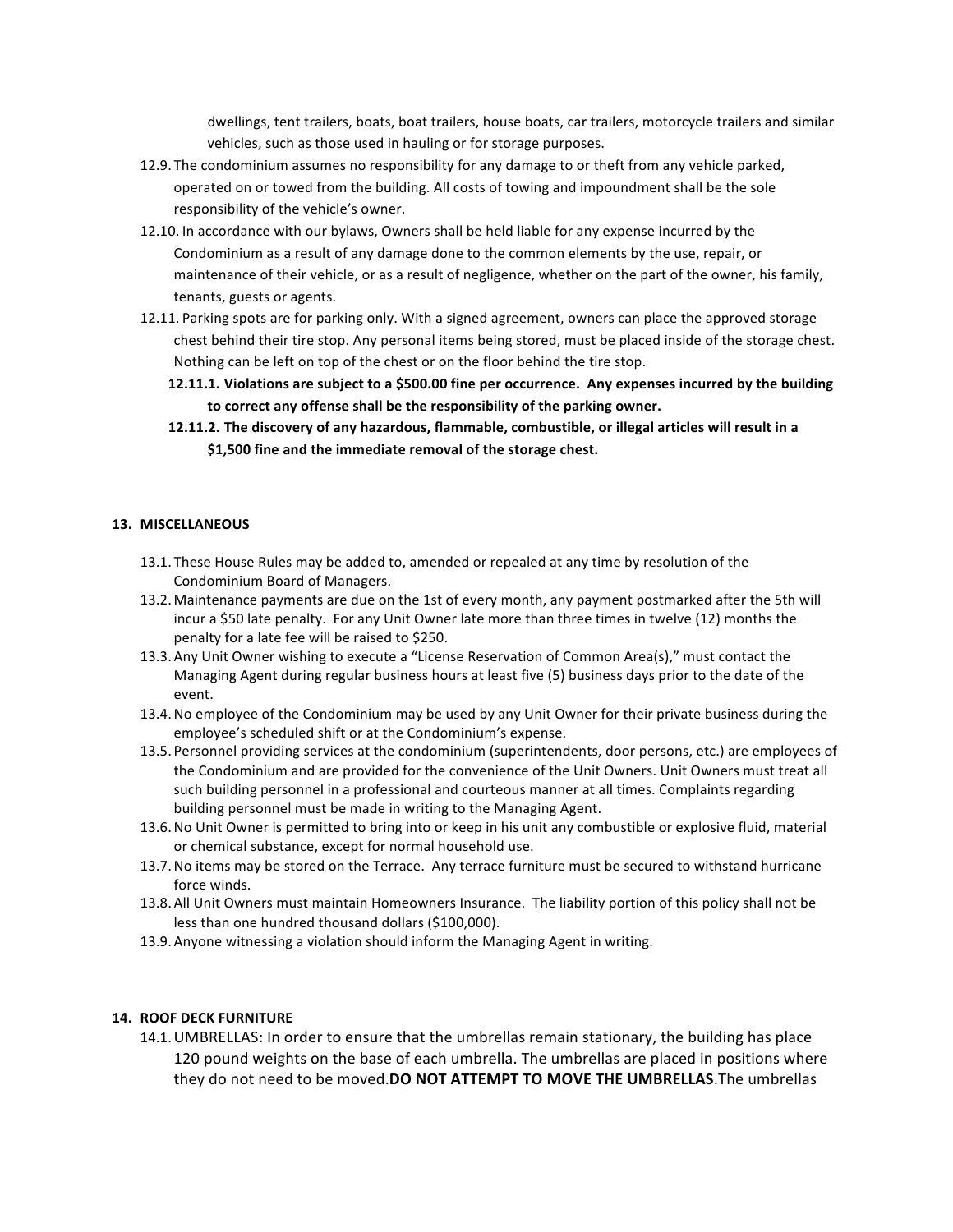are to remain closed and tied together with the attached straps when not in use. This prevents them from being picked up by wind and protects the fabric from the elements.

- 14.2. PATIO TABLES: The tables for the patio sets have glass tops. Please, DO NOT SIT or PLACE YOUR **FEET ON THE TABLES**. This might cause the glass to break and possibly injure the acting party or those around them. Do not move these tables from the designated patio areas or you risk dropping the glass.
- 14.3. PATIO SETS: The patio sets are tied and locked together to prevent them from being blown around the roof or worse down to the street. **DO NOT ATTEMPT TO MOVE THE PATIO FURNITURE**. There is heavy duty velcro on the cushions to try to keep them attached to the wicker chairs. If you see the cushions blown off the sets, please help us to pick them up and put them back in the correct spot. When it rains, the super or porter will put covers over the sets. These covers will be stored in the 6th floor common room when not in use. Please do not remove the covers unless the rain has subsided. If you do remove the covers, please be kind enough to bring them in to the common room storage bin.
- 14.4. PENALTIES: Anyone found in violation of these rules, will be fined \$250 per incident and will have their right to use this common space revoked. If a tenant breaks any of these rules, the owner will be fined. It is every owner's responsibility to relay the House Rules to their tenant. If the building finds an umbrella moved to a different location, all of the umbrellas will be immediately removed from the roof deck.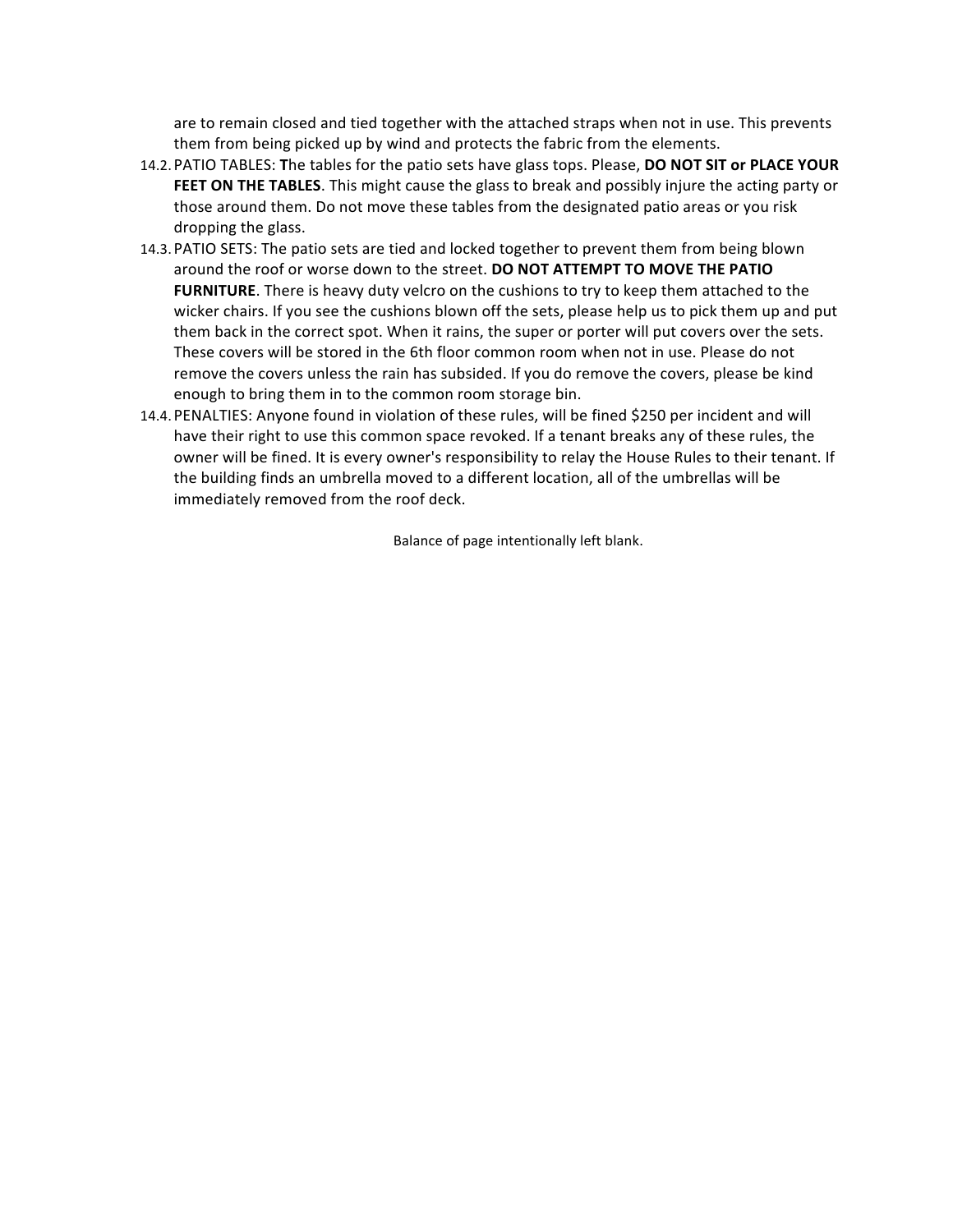# **Roof Decks A and B Rules**

Please respect these moderate limitations so that we can all enjoy access to our beautiful common space (the "Roof Decks"). "Roof Deck A" is off stairwell A on the 30th street side of the building and "Roof Deck B" is off stairwell B on the 29th street side of the building.

Please note that these rules are enforceable against any unit owner at "The Santorini", (the "Unit Owner") through fines in excess of \$250.00 per offense. Unit owners are responsible for their tenants and guest and any fines levied, or damages sustained, as a result of a tenant or guest acts or omissions shall be the responsibility of the unit owner.

- 1. Only Residents and guests accompanied by Residents are permitted to use the roof deck.
- 2. There is a limit of 10 guests per Unit Owner at any one time (in all of the common areas); any Unit Owner desiring to exceed this limit shall be required to formally license the Roof Deck for private event and execute and comply with the "License Reservation of Common Area(s)", as amended from time to time. No reservation of any part of the roof deck may be made without an executed license agreement. The Agreement can be obtained from the Managing Agent. There is a \$125 non-refundable license fee and a \$125 refundable security deposit according to the terms set forth in the license.
- 3. A "License Reservation of Common Area(s)" may only be executed for Roof Deck A.
- 4. The gas valve key for a grill must be signed-out from building staff while they are on duty (one grill may be signed out by a Unit at a time). Prior to using the grill, if it is found to be in an unclean or unsanitary state, residents must document and report the condition. Residents must not use the grill and report any defects to the Managing Agent if it is not found in a proper and safe working order. Residents are required to clean the grill after use and must return the keys promptly to the building staff (within an 18 hour period). Failure to do so will result in a \$100 fine.
- 5. The grills will be available between May 1st and September 30th. They may be used at other times of the year with permission and provided a "License Reservation of Common Area(s)" is executed at least 5 business days prior to the requested use. The security deposit will be double the amount specified in the license agreement. Residents are expected to thoroughly clean the grills returning them to the state in which they were found.
- 6. Smoking or the use of alcoholic beverages is not permitted on the Roof Deck. Smoking is also not permitted in any building common areas.
- 7. Please deposit all waste in the provided containers.
- 8. Glass bottles and containers are prohibited in the common areas.
- 9. Please clean tables, chairs and flooring after use. All furniture and Roof Deck elements must be returned to their original place and all must be cleaned to their original condition, immediately following use. Failure to do so will result in a charge to the Unit Owner of \$50 per hour of cleaning.
- 10. The unit owner is responsible for any damage caused to the Rooftop or any other common areas, including and not limited to damage by his/her tenants or guest.
- 11. Children under the age of 18 years of age must be accompanied by an adult.
- 12. No pets are permitted on the Roof Deck.
- 13. No ball playing or skateboarding.
- 14. Nothing may be thrown or intentionally dropped over the edge of the Roof Deck.
- 15. Sleeping overnight is not permitted on the Roof Deck.
- 16. Tenants and guests must also follow all house rules and regulations.
- 17. We ask that you be respectful of your neighbors. Noise levels should be kept to a respectable level regardless of the time of day. All music shall cease by 10 p.m.
- 18. The Roof Deck shall open for use from the following hours: All week: 8:00 am through 11:00 pm

IN THE EVENT THAT THE PROVISIONS CONTAINED IN THESE RULES CONFLICT WITH THE HOUSE RULES AS SET **FORTH IN THE "SANTORINI CONDOMINIUM" BY-LAWS, THESE RULES SHALL GOVERN**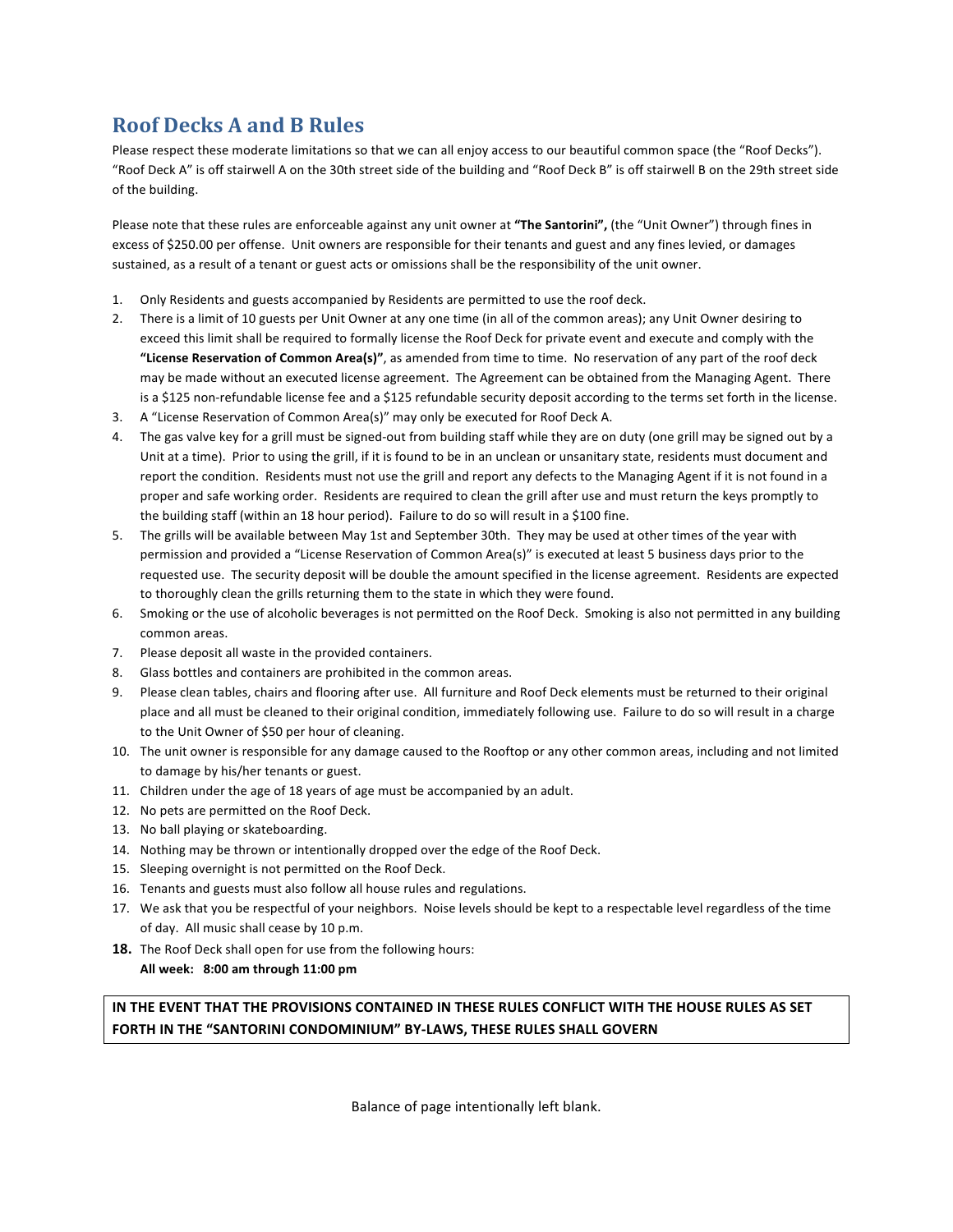# **Courtyard Rules**

Please respect these moderate limitations so that we can all enjoy access to our beautiful common space (the "Courtyard").

Please note that these rules are enforceable against any unit owner at "The Santorini", (the "Unit Owner") through fines in excess of \$250.00 per offense. Unit owners are responsible for their tenants and guest and any fines levied, or damages sustained, as a result of a tenant or guest acts or omissions shall be the responsibility of the unit owner.

- 1. Only Residents and guests accompanied by Residents are permitted to use the Courtyard.
- 2. There is a limit of 10 guests per Unit Owner at any one time (in all of the common areas); any Unit Owner desiring to exceed this limit shall be required to formally license the Courtyard for private event and execute and comply with the "License Reservation of Common Area(s)", as amended from time to time. No reservation of any part of the Courtyard may be made without an executed license agreement. The Agreement can be obtained from the Managing Agent. There is a \$125 non-refundable license fee and a \$125 refundable security deposit according to the terms set forth in the license agreement.
- 3. Smoking or the use of alcoholic beverages is not permitted in the Courtyard. Smoking is also not permitted in any building common areas.
- 4. Please deposit all waste in the provided containers.
- 5. Glass bottles and containers are prohibited in the common areas.
- 6. Please clean tables, chairs and flooring after use. All furniture and Courtyard elements must be returned to their original place and all must be cleaned to their original condition, immediately following use. Failure to do so will result in a charge to the Unit Owner of \$50 per hour of cleaning.
- 7. The unit owner is responsible for any damage caused to the Rooftop or any other common areas, including and not limited to damage by his/her tenants or guest.
- 8. Children under the age of 18 years of age must be accompanied by an adult.
- 9. No pets are permitted in the Courtyard.
- 10. No ball playing or skateboarding.
- 11. Sleeping overnight is not permitted in the Courtyard.
- 12. Tenants and guests must also follow all house rules and regulations.
- 13. We ask that you be respectful of your neighbors. Noise levels should be kept to a respectable level regardless of the time of day. All music shall cease by 10 p.m.
- **14.** The Courtyard shall open for use from the following hours:

## All week: 8:00 am through 11:00 pm

IN THE EVENT THAT THE PROVISIONS CONTAINED IN THESE RULES CONFLICT WITH THE HOUSE RULES AS SET **FORTH IN THE "SANTORINI CONDOMINIUM" BY-LAWS, THESE RULES SHALL GOVERN**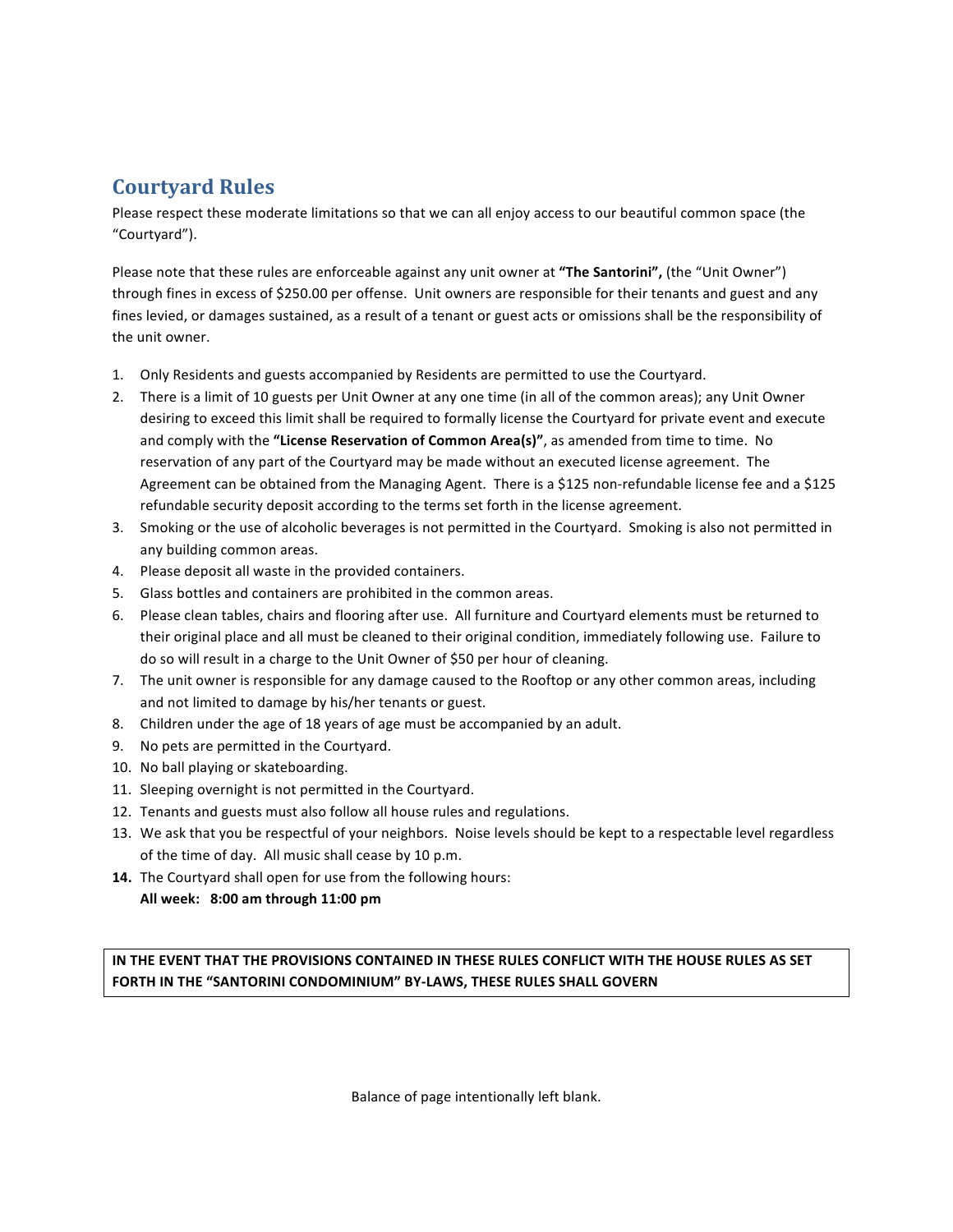# **Fitness Center Rules**

Please respect these moderate limitations so that we can all enjoy access to our beautiful common space (the "Fitness Center").

Please note that these rules are enforceable against any unit owner at "The Santorini", (the "Unit Owner") through fines in excess of \$250.00 per offense. Unit owners are responsible for their tenants and guest and any fines levied, or damages sustained, as a result of a tenant or guest acts or omissions shall be the responsibility of the unit owner.

- 1. This facility is provided for Residents of the Santorini Building.
- 2. Do not remove any equipment from the Fitness Center for any reason.
- 3. Smoking or the use of alcoholic beverages is not permitted in the Fitness Center. Smoking is also not permitted in any building common areas.
- 4. Use equipment at YOUR OWN RISK. This facility is not supervised.
- 5. Management and the Condominium assume no responsibility for any injury that may occur.
- 6. Please follow equipment directions carefully.
- 7. Please only use equipment if you are in proper health condition to do so. Residents are responsible for knowing his/her own physical limitations.
- 8. Shirts and shoes must be worn at all times. No sandals or flip-flops.
- 9. No food, alcohol, glass containers, smoking, or horseplay is permitted in this facility. No pets are allowed.
- 10. Children under the age of 15 must be accompanied by an adult.
- 11. Please be watchful of your belongings. We are not responsible for lost or stolen items.
- 12. Please report faulty or damaged equipment immediately.
- 13. Please wipe down any equipment after use.

IN THE EVENT THAT THE PROVISIONS CONTAINED IN THESE RULES CONFLICT WITH THE HOUSE RULES AS SET **FORTH IN THE "SANTORINI CONDOMINIUM" BY-LAWS, THESE RULES SHALL GOVERN**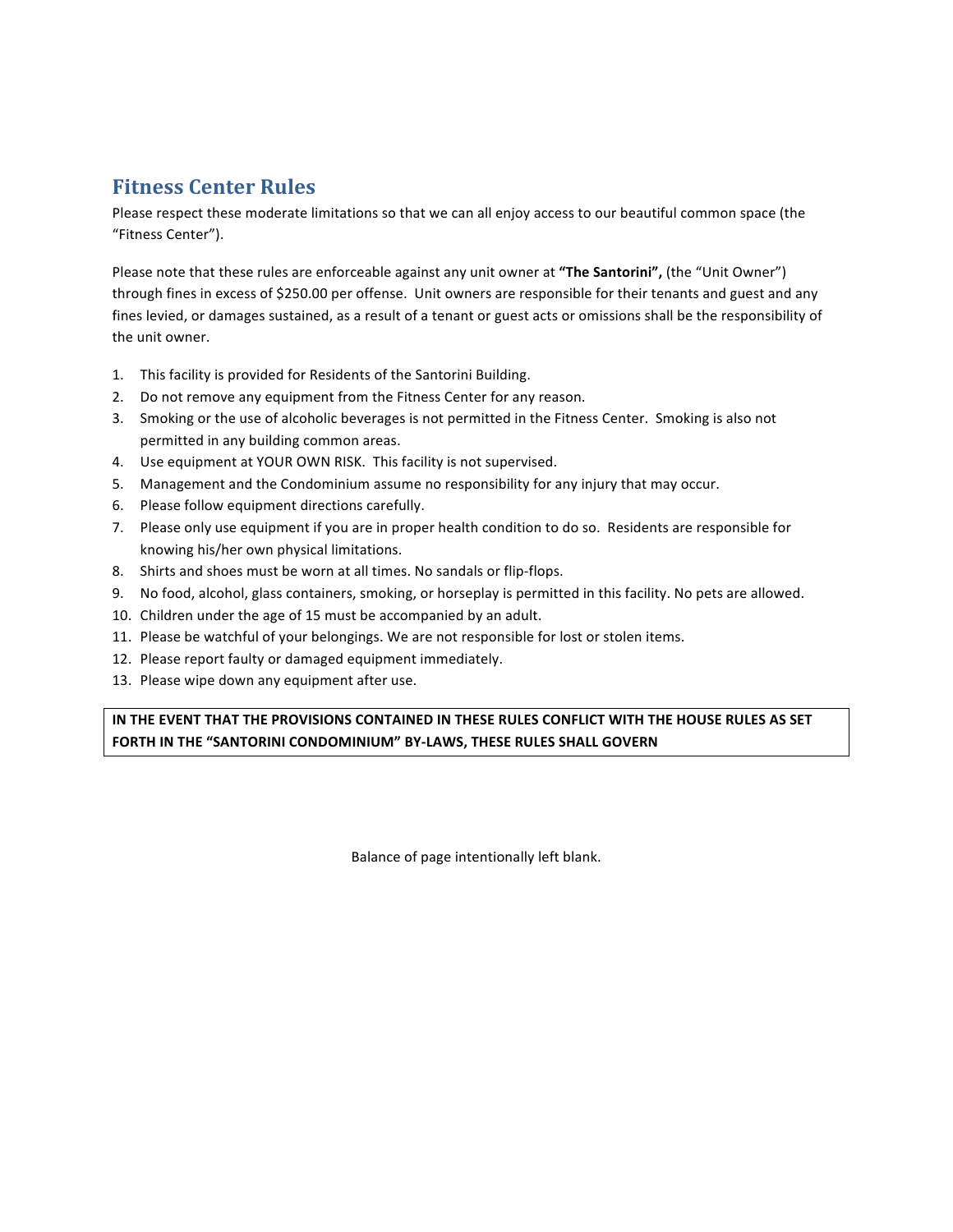# **Common Room Rules**

Please respect these moderate limitations so that we can all enjoy access to our beautiful common space (the "Common Room").

Please note that these rules are enforceable against any unit owner at "The Santorini", (the "Unit Owner") through fines in excess of \$250.00 per offense. Unit owners are responsible for their tenants and guest and any fines levied, or damages sustained, as a result of a tenant or guest acts or omissions shall be the responsibility of the unit owner.

- 1. Only Residents and guests accompanied by Residents are permitted to use the Common Room.
- 2. There is a limit of 10 guests per Unit Owner at any one time (in all of the common areas); any Unit Owner desiring to exceed this limit shall be required to formally license the Common Room for private event and execute and comply with the "Common Area License Agreement", as amended from time to time. No reservation of any part of the Common Room may be made without an executed license agreement. The Agreement can be obtained from the Managing Agent. There is a \$125 non-refundable license fee and a \$125 refundable security deposit according to the terms set forth in the license agreement.
- 3. Smoking or the use of alcoholic beverages is not permitted in the Common Room. Smoking is also not permitted in any building common areas.
- 4. Please deposit all waste in the provided containers.
- 5. Glass bottles and containers are prohibited in the common areas.
- 6. Please clean tables, chairs and flooring after use. All furniture and Common Room elements must be returned to their original place and all must be cleaned to their original condition, immediately following use. Failure to do so will result in a charge to the Unit Owner of \$50 per hour of cleaning.
- 7. The unit owner is responsible for any damage caused to the Common Room or any other common areas, including and not limited to damage by his/her tenants or guest.
- 8. Children under the age of 18 years of age must be accompanied by an adult.
- 9. No pets are permitted in the Common Room.
- 10. Sleeping overnight is not permitted in the Common Room.
- 11. Tenants and guests must also follow all house rules and regulations.
- 12. We ask that you be respectful of your neighbors. Noise levels should be kept to a respectable level regardless of the time of day. All music shall cease by 10 p.m.
- **13.** The Common Room shall open for use from the following hours: **Sunday through Thursday: 8:00 am through 11:00 pm Friday and Saturday: 8:00 am through midnight**

## IN THE EVENT THAT THE PROVISIONS CONTAINED IN THESE RULES CONFLICT WITH THE HOUSE RULES AS SET **FORTH IN THE "SANTORINI CONDOMINIUM" BY-LAWS, THESE RULES SHALL GOVERN**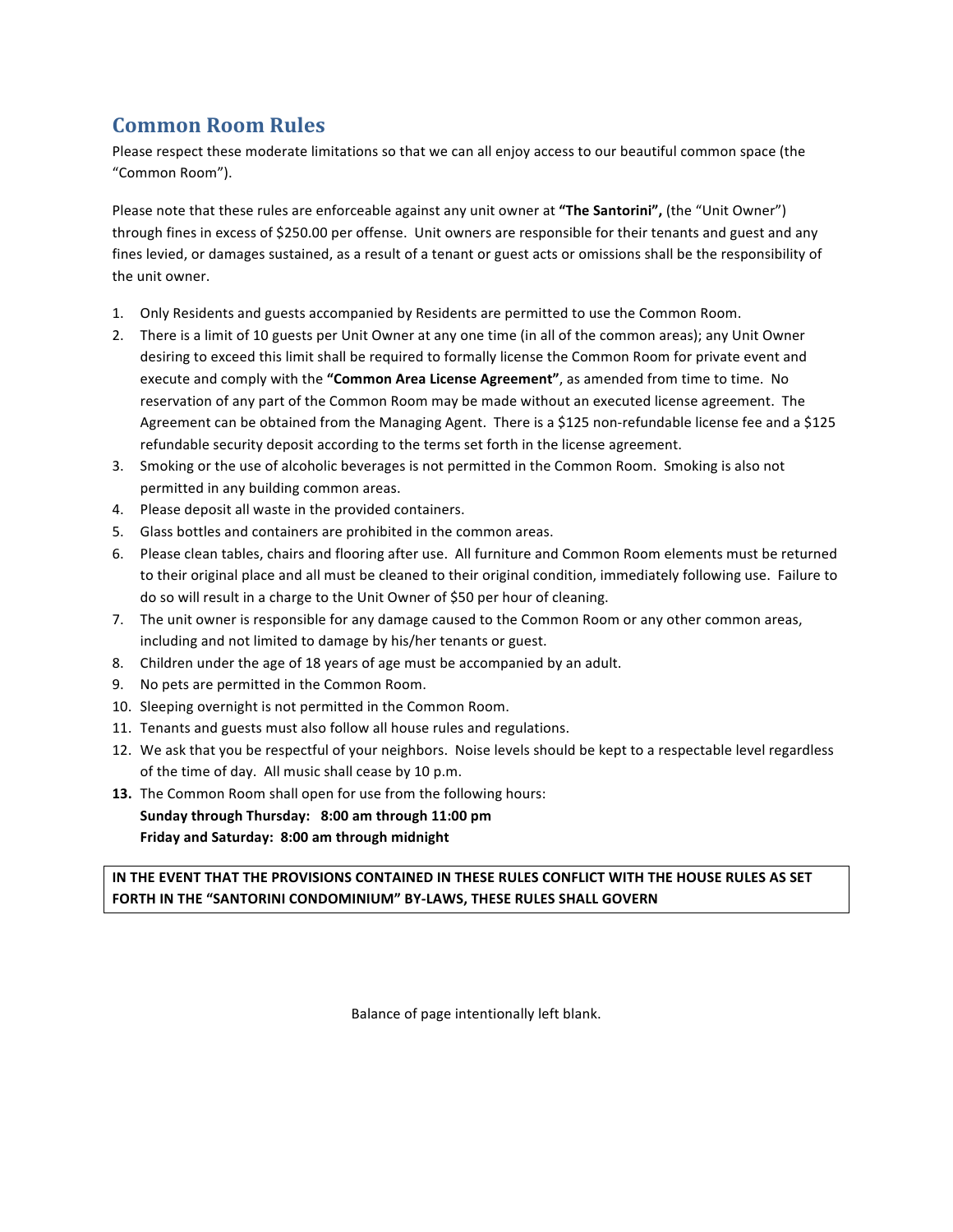**The following were included in the Condominium bylaws as provided to all owners in the Offering Plan:** 

#### ADDENDUM TO THE BY-LAWS OF SANTORINI CONDOMINIUM RULES AND REGULATIONS

- 1. The sidewalks, entrances, passages, public halls, vestibules, corridors and stairways of or appurtenant to the Building shall not be obstructed or used in any manner to impede the ingress and egress to the units.
- 2. No article (including, but not limited to, garbage cans, bottles or mats) shall be placed or stored in any of the halls or on any of the staircases or fire tower landings of the Building, nor shall any fire exit thereof be obstructed in any manner.
- 3. Nothing shall be hung or shaken from any doors, window, or open terraces or patios, or placed upon the window sills, of the Building, and no Unit Owner shall sweep or throw, or permit to be swept or thrown, any dirt, debris or other substance therefrom.
- 4. There shall be no playing or lounging in the entrances, passages, public halls, vestibules, corridors, stairways, or fire towers of the Building, except in recreational areas or other areas designated as such in the Declaration or by the Condominium Board.
- 5. The Condominium Board or the Managing Agent may, from time to time, curtail or relocate any portion of the Common Elements devoted to storage, recreation, or service purposes in the building.
- 6. Nothing shall be done or be kept in any Unit or in the Common Elements that will increase the rate of insurance of the Building, or the contents thereof, without the prior written consent of the Condominium Board. No Unit Owner shall permit anything to be done or kept in his or her Unit or in the Common Elements that will result in the cancellation of insurance on the Building, or the contents thereof, or that would be in violation of any Law. No Unit Owner or any of his or her Family Members, agents, servants, employees, licensees, or visitors shall, at any time, bring into or keep in his or her Unit any inflammable, combustible, or explosive fluid, material, chemical, or substance, except as shall be necessary and appropriate for the permitted uses of such Unit.
- 7. There shall be no barbecuing in the Units, or in the Common Elements, except for those areas (if any) specifically designated for barbecuing by the Condominium Board. Porches, decks and backyards, if any, are designated for barbecuing.
- 8. No Unit Owner shall make, cause, or permit any unusual, disturbing, or objectionable noises (except for noises made by children under the age of ten (10) years) or odors to be produced upon or to emanate from his or her Unit or permit anything to be done therein that will interfere with the rights, comforts, or conveniences of the other Unit Owners. No Unit Owner shall play upon or suffer to be played upon any musical instrument, or shall operate or permit to be operated a phonograph, radio, television set, or other loudspeaker in such Unit Owner's Unit between midnight and the following 8:00 A.M., if the same shall disturb or annoy other occupants of the Building, and in no event shall any Unit Owner practice or suffer to be practiced either vocal or instrumental music between the hours of 10:00 P.M. and the following 9:00 A.M. The manner of dress of each unit owner, his family and guests and invitees shall be modest and inoffensive to the majority of the unit owners. No construction, repair work, or other installation involving noise shall be conducted in any Unit except on weekdays (not including legal holidays) and only between the hours of 8:00 A.M. and 5:00 P.M., unless such construction or repair work is necessitated by an emergency.
- 9. No bird, reptile, or animal shall be permitted, raised, bred, kept, or harbored in the Building unless, in each instance, the same shall have been consented to in writing by the Condominium Board or the Managing Agent, which consent shall not be unreasonably withheld. Any such consent, if given, shall be revocable at any time by the Condominium Board or the Managing Agent in their sole discretion. In no event shall any bird, reptile, or animal be permitted in any public area of the Building or in any of the public portions of the building, unless carried or on leash. No pigeons or other birds or animals shall be fed from the window sills, patios, terraces, or other public portions of the building, or on the sidewalk or street adjacent to the Building.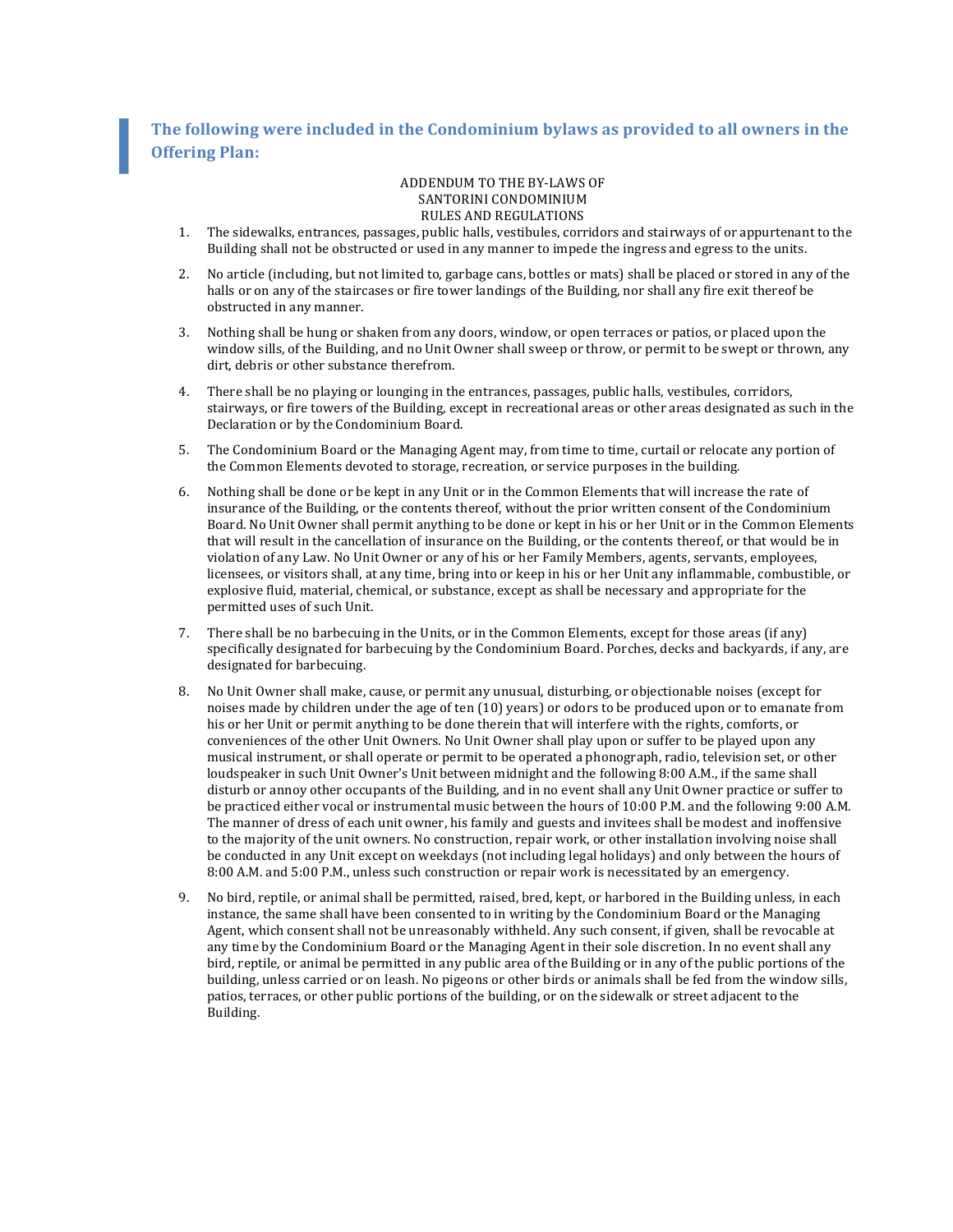# The following were included in the Condominium bylaws as provided to all owners in the **Offering Plan:**

- 10. All radio, television, or other electrical equipment of any kind or nature installed or used in each Unit shall fully comply with all rules, regulations, requirements, or recommendations of the New York Board of Fire Underwriters and the public authorities having jurisdiction, and the Unit Owner alone shall be liable for any damage or injury caused by any radio, television, or other electrical equipment.
- 11. Water-closets and other water apparatus in the Building shall not be used for any purpose other than those for which they were designed, and no sweepings, rubbish, rags or any other article shall be thrown into the same. Any damage resulting from misuse of any water-closets or other apparatus in a Unit shall be repaired and paid for by the owner of such Unit.
- 12. Each Unit Owner shall keep his or her Unit in a good state of preservation, condition, repair and cleanliness in accordance with the terms of the By-Laws.
- 13. The agents of the Condominium Board or the Managing Agent and any contractor or workman authorized by the Condominium Board or the Managing Agent, may enter any room or Unit at any reasonable hour of the day, on at least one day's prior notice to the Unit Owner, for the purpose of inspecting such Unit for the presence of any vermin, insects, or other pests and for the purpose of taking such measures as may be necessary to control or exterminate any such vermin, insects or other pests; however, such entry, inspection and extermination shall be done in a reasonable manner so as not to unreasonably interfere with the use of such Unit for its permitted purposes.
- 14. The Condominium Board or the Managing Agent may retain a pass-key to each Unit. If any lock is altered or a new lock is installed, the Condominium Board or the Managing Agent shall be provided with a key thereto immediately upon such alteration or installation. If the Unit Owner is not personally present to open and permit an entry to his or her Unit at any time when an entry there is necessary or permissible under these Rules and Regulations or under the By-Laws, and has not furnished a key to the Condominium Board or the Managing Agent, then the Condominium Board or Managing Agent or their agents (but, except in an emergency, only when specifically authorized by an officer of the Condominium or an officer of the Managing Agent) may forcibly enter such Unit without liability for damages or trespass by reason thereof (if, during such entry, reasonable care is given to such Unit Owner's property).
- 15. If any key or keys are entrusted by a Unit Owner, by any Family Member thereof, or by his or her agent, servant, employee, licensee, or visitor to an employee of the Condominium or of the Managing Agent, whether for such Unit Owner's Unit or an automobile, trunk, or other item of personal property, the acceptance of the key shall be at the sole risk of such Unit Owner, and neither the Condominium Board nor the Managing Agent shall (except as otherwise provided herein) be liable for injury, loss or damage of any nature whatsoever, directly or indirectly resulting therefrom or connected therewith.
- 16. Unit Owners and their respective Family Members, guests, servants, employees, agents, visitors, or licensees shall not at any time or for any reason whatsoever enter upon, or attempt to enter upon, the roof of the Building.
- 17. No occupant of the Building shall send any employee of the Condominium or of the Managing Agent out of the Building on any private business.
- 18. Any consent or approval given under these Rules and Regulations may be amended, modified, added to, or repealed at any time by resolution of the Condominium Board. Further, any such consent or approval may, in the discretion of the Condominium Board or the Managing Agent, be conditional in nature.
- 19. Complaints regarding the service of the Condominium shall be made in writing to the Condominium Board or to the Managing Agent.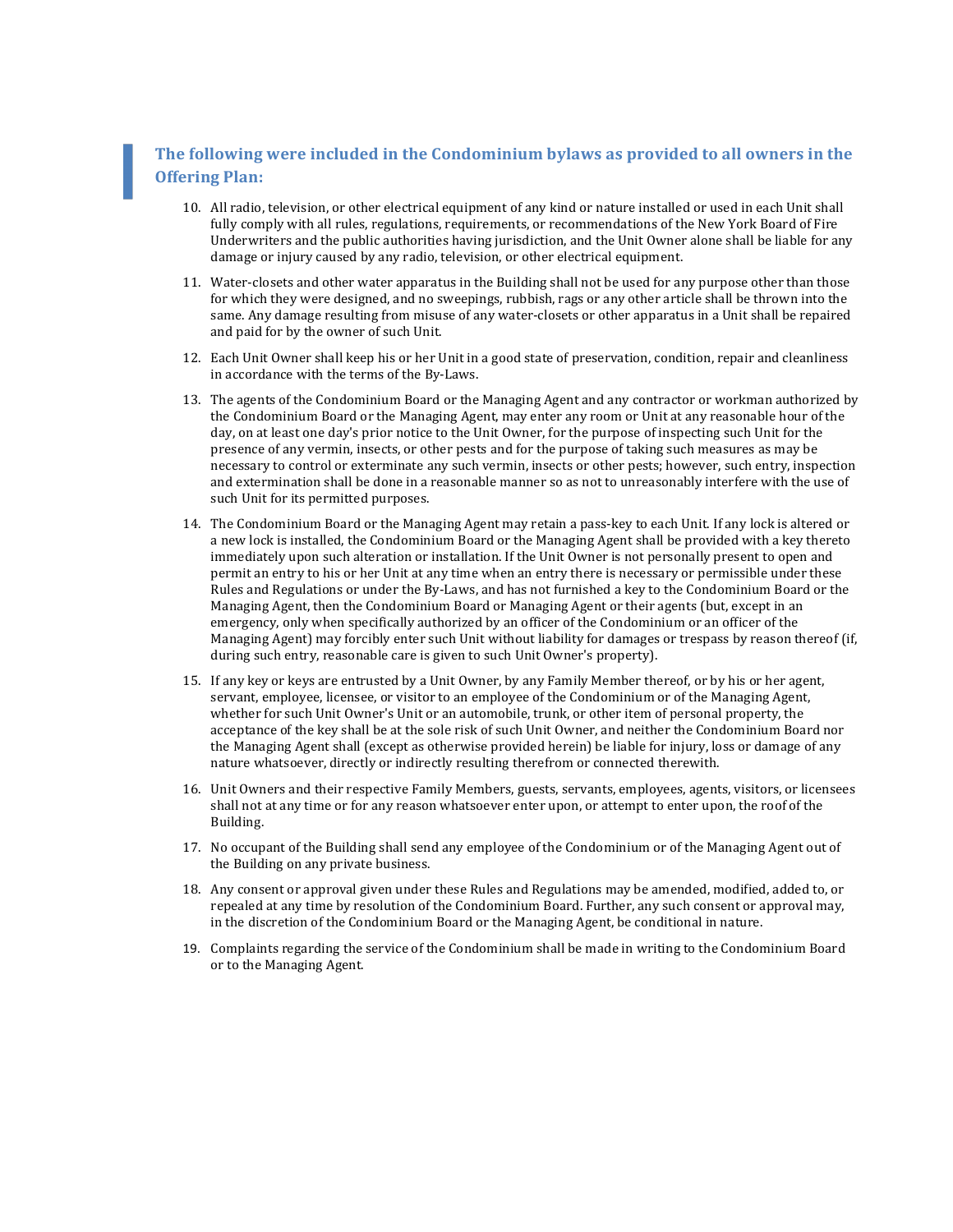| Santorini Condominium                                                                                                                                                                                                                                                    |
|--------------------------------------------------------------------------------------------------------------------------------------------------------------------------------------------------------------------------------------------------------------------------|
| 3540 30th Street, Astoria, NY 11106 * 718-361-7623                                                                                                                                                                                                                       |
| c/o First Management Corp                                                                                                                                                                                                                                                |
| 3403 Broadway, Astoria, NY 11106                                                                                                                                                                                                                                         |
|                                                                                                                                                                                                                                                                          |
| License Reservation of Common Area(s)                                                                                                                                                                                                                                    |
|                                                                                                                                                                                                                                                                          |
|                                                                                                                                                                                                                                                                          |
| Whereas,<br>(Name, address/apartment number and contact phone number) (The "Licensee"), is desirous of utilizing the common areas of 35-40 30 <sup>th</sup> Street, Astoria, NY known                                                                                    |
| as The Santorini Condominium (The "Common Areas") for the specified use on the specified date and time and the licensee agrees to comply with all the terms and                                                                                                          |
| conditions of this license agreement (This "License") and abide by the condo's house rules set forth by The Santorini (The "condo"). The parties hereto agree as<br>follows;                                                                                             |
|                                                                                                                                                                                                                                                                          |
| Date and Time: The Condo hereby Licenses to the Licensee, "Condo Unit Owner" the use of the                                                                                                                                                                              |
| Roof Deck A*<br>Common Room<br>Courtyard                                                                                                                                                                                                                                 |
| as set forth below;                                                                                                                                                                                                                                                      |
|                                                                                                                                                                                                                                                                          |
| The date of the use of the facility shall be: __________________________________                                                                                                                                                                                         |
|                                                                                                                                                                                                                                                                          |
| The time of the use of the facility shall be: __________________________________                                                                                                                                                                                         |
|                                                                                                                                                                                                                                                                          |
| In no event shall the Licensee's event extend beyond the hours of 11:00 p.m. and the Licensee agrees to be vacated from the Common Area(s)                                                                                                                               |
| by such time. Noise must be kept at a respectable level and music must cease by 10pm. Upon the Licensee vacate, the Common Area(s) must<br>be restored to its original state, in clean and tidy condition and all trash and belongings must be removed.                  |
|                                                                                                                                                                                                                                                                          |
| In no event shall any event exceed six (6) hours. The Common Area(s) may not be licensed on holidays nor may it be licensed in the aggregate                                                                                                                             |
| more than one (1) time in any given week                                                                                                                                                                                                                                 |
| Attendees:                                                                                                                                                                                                                                                               |
| The maximum occupancy of the facility must not be exceeded 20 GUEST. At no time will the people at the aforementioned location exceed this                                                                                                                               |
| number; In the event that more that the permitted numbers of people attend the event, the Condo will have the right to cancel the event at                                                                                                                               |
| any time.                                                                                                                                                                                                                                                                |
| \$125 Refundable Security Deposit and \$125 Non-refundable License Fee                                                                                                                                                                                                   |
| Upon the execution of this Common Area(s) License a \$125 refundable security deposit will be collected.                                                                                                                                                                 |
| There are no refunds or credits in the event that there is evidence that the above mentioned rules and regulations of use of the Common                                                                                                                                  |
| Area(s) have been violated. Furthermore; additional fines may occur in the event of damages and the Unit Owner's and occupants may be<br>disallowed the right to a permit of use in the future. The security deposit check should be made out to "Santorini Condominium" |
| Upon the execution of this Common Area(s) License a non-refundable \$125 license fee will be collected.                                                                                                                                                                  |
| The check should be made out to "Santorini Condominium"                                                                                                                                                                                                                  |
|                                                                                                                                                                                                                                                                          |
|                                                                                                                                                                                                                                                                          |
| Licensee must be the unit owner of record. In the event the occupant of a unit desired to License the Common Area(s), the Unit Owner of                                                                                                                                  |
| Record must execute this License. In such event, both Unit Owner and Occupant will be collectively referred to herein as; "Licensee" and they                                                                                                                            |
| shall be jointly and severally bound by the terms and conditions of this License.                                                                                                                                                                                        |
|                                                                                                                                                                                                                                                                          |
| *Please note: Roof Deck B (off stairwell B / the 29 <sup>th</sup> street side of the building) may not be reserved. Roof Deck A (off stairwell A / the 30 <sup>th</sup> street                                                                                           |
| side of the roof) may be reserved. One grill on Roof Deck B may be signed out for an event.                                                                                                                                                                              |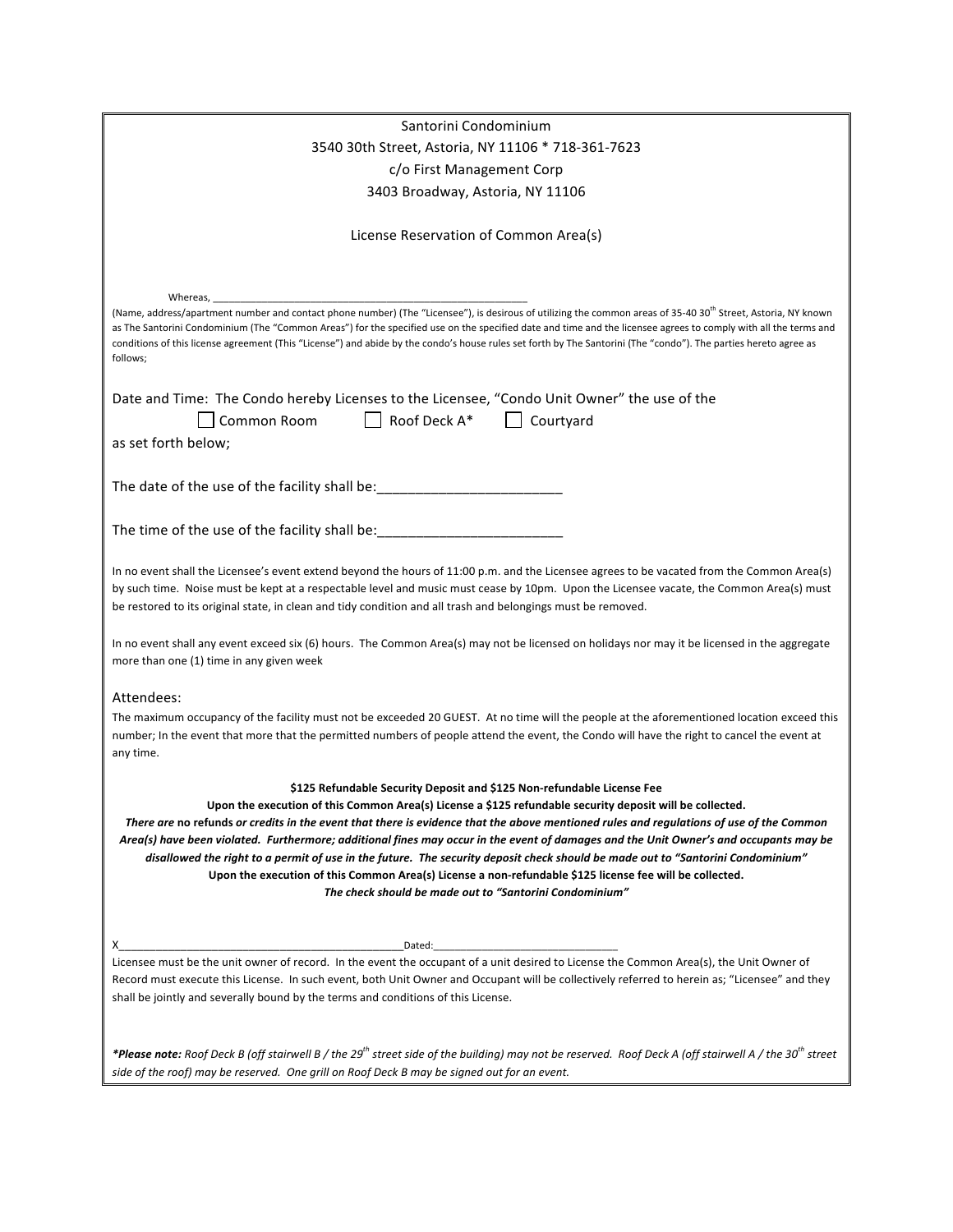| Santorini Condominium                                                                                                                                                                                                          |
|--------------------------------------------------------------------------------------------------------------------------------------------------------------------------------------------------------------------------------|
| 3540 30th Street, Astoria, NY 11106 * 718-361-7623                                                                                                                                                                             |
| c/o First Management Corp                                                                                                                                                                                                      |
| 3403 Broadway, Astoria, NY 11106                                                                                                                                                                                               |
|                                                                                                                                                                                                                                |
| <b>Registration of Vehicles</b>                                                                                                                                                                                                |
| Parking Unit Owners must notify the Managing Agent of all vehicles which may be parked in the Parking Space, with a description including                                                                                      |
| vehicle make, model, color and license plate number. The Parking Unit Owner agrees that any vehicle in the Parking Space that has not been                                                                                     |
| registered with Managing Agent may be subject to being towed at the vehicle owner's expense.                                                                                                                                   |
|                                                                                                                                                                                                                                |
|                                                                                                                                                                                                                                |
|                                                                                                                                                                                                                                |
|                                                                                                                                                                                                                                |
|                                                                                                                                                                                                                                |
|                                                                                                                                                                                                                                |
|                                                                                                                                                                                                                                |
|                                                                                                                                                                                                                                |
|                                                                                                                                                                                                                                |
|                                                                                                                                                                                                                                |
|                                                                                                                                                                                                                                |
| Parking Unit Number:                                                                                                                                                                                                           |
|                                                                                                                                                                                                                                |
|                                                                                                                                                                                                                                |
|                                                                                                                                                                                                                                |
| Parking Unit Owner Phone Number: Name of the Contract of the Contract of the Contract of the Contract of the Contract of the Contract of the Contract of the Contract of the Contract of the Contract of the Contract of the C |
|                                                                                                                                                                                                                                |
|                                                                                                                                                                                                                                |
|                                                                                                                                                                                                                                |
|                                                                                                                                                                                                                                |
| I certify that I understand I am responsible for updating my information on file with the Managing Agent.                                                                                                                      |
|                                                                                                                                                                                                                                |
|                                                                                                                                                                                                                                |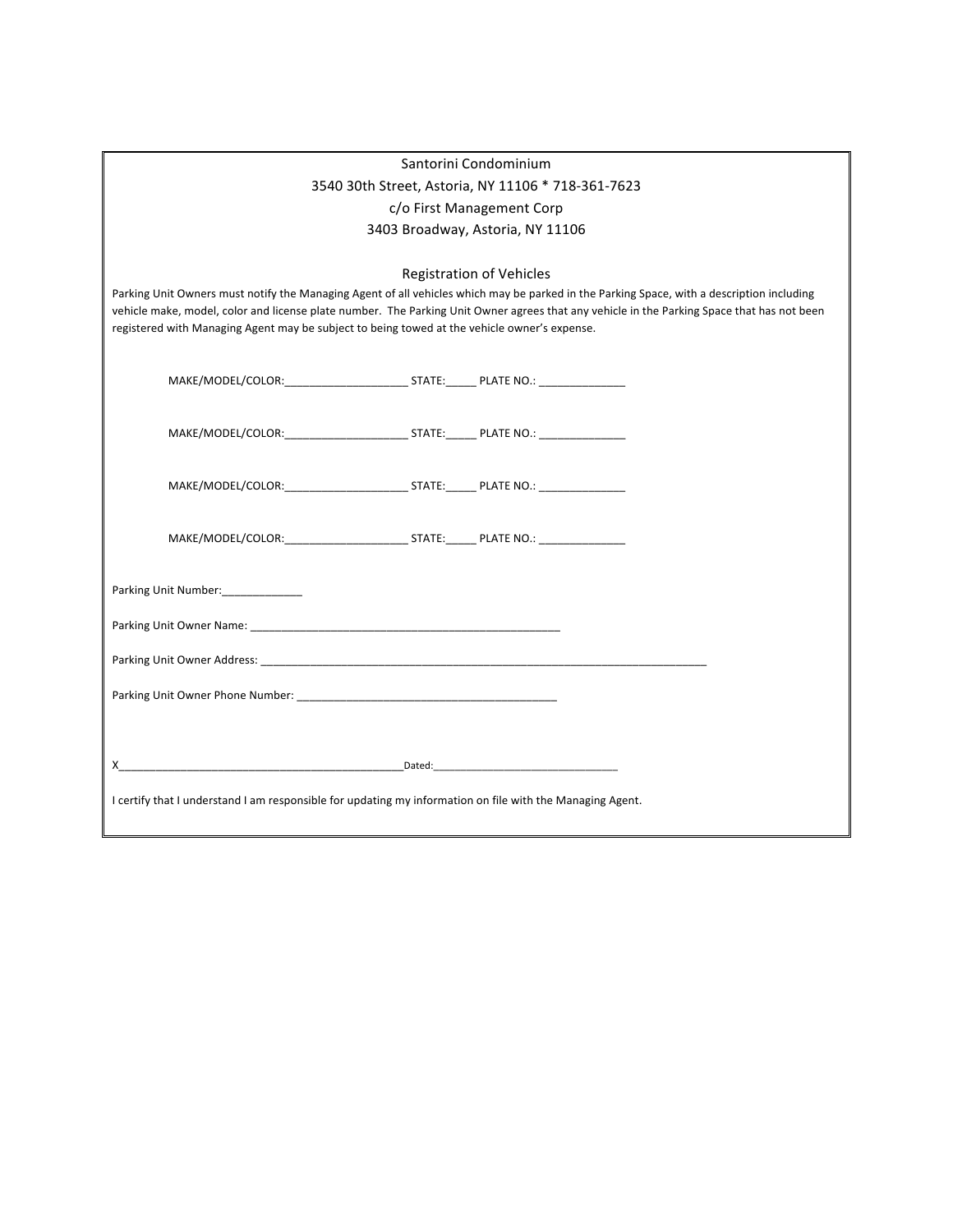| Santorini Condominium                                                                                                                                                                                                                                                                                                                                                       |
|-----------------------------------------------------------------------------------------------------------------------------------------------------------------------------------------------------------------------------------------------------------------------------------------------------------------------------------------------------------------------------|
| 3540 30th Street, Astoria, NY 11106 * 718-361-7623                                                                                                                                                                                                                                                                                                                          |
| c/o First Management Corp                                                                                                                                                                                                                                                                                                                                                   |
| 3403 Broadway, Astoria, NY 11106                                                                                                                                                                                                                                                                                                                                            |
| Dog Registration                                                                                                                                                                                                                                                                                                                                                            |
| Attached to this form please include a copy of the Certificate of Vaccination, NY Dog License and a check for \$50 for each dog made out to<br>"Santorini Condominium". Under no circumstances shall dogs be permitted on elevators or in any of the public portions of the building unless<br>carried or on a leash. Dogs are not allowed on the roof deck or common room. |
|                                                                                                                                                                                                                                                                                                                                                                             |
|                                                                                                                                                                                                                                                                                                                                                                             |
|                                                                                                                                                                                                                                                                                                                                                                             |
| Dated: Natural Management of the Contract of the Contract of the Contract of the Contract of the Contract of the Contract of the Contract of the Contract of the Contract of the Contract of the Contract of the Contract of t                                                                                                                                              |
| I understand that as a Dog Owner I am responsible for updating my information on file with the Managing Agent. I have read and understand<br>the House Rules and by-laws related to dog ownership.                                                                                                                                                                          |